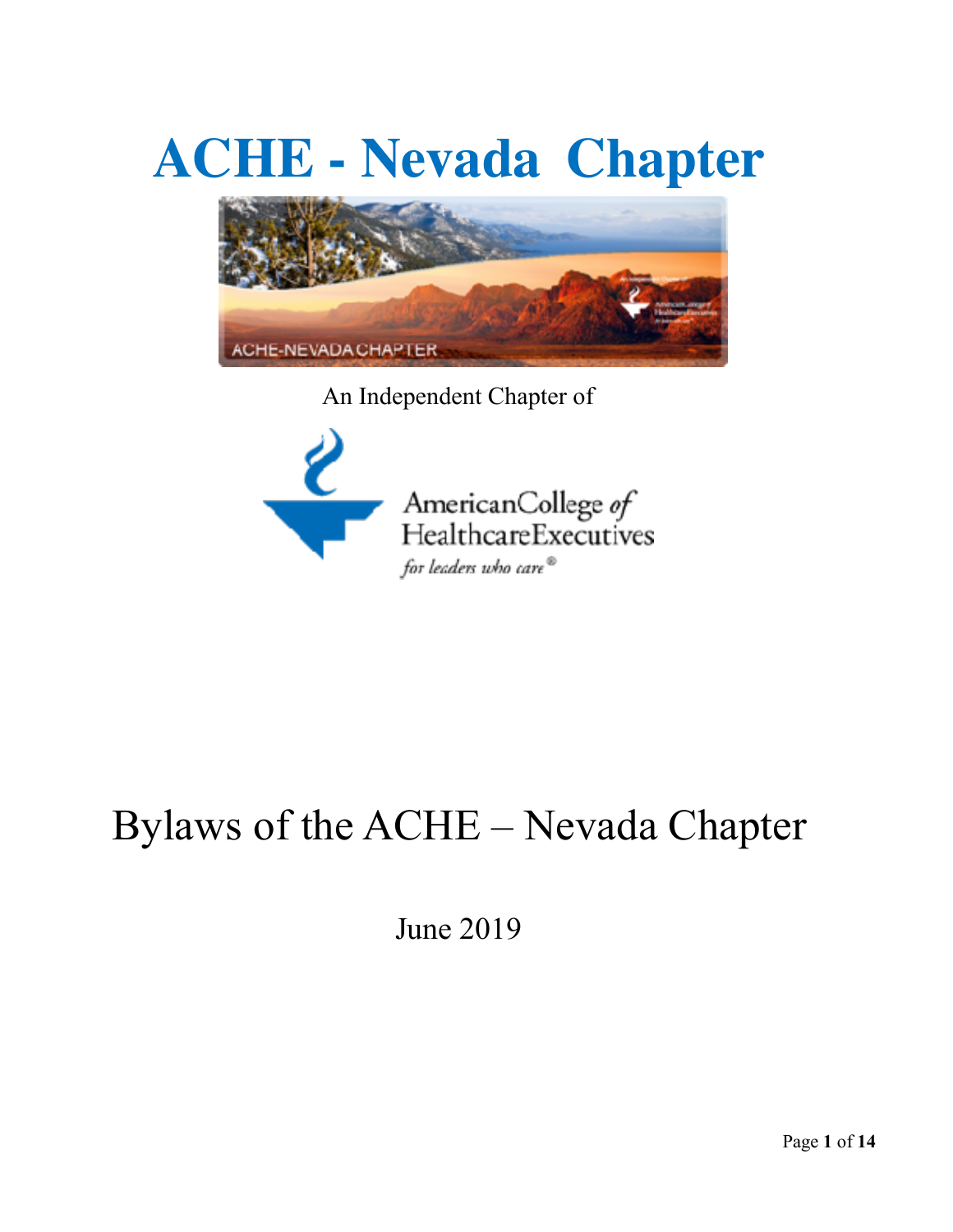#### <span id="page-1-0"></span>**TABLE OF CONTENTS**

<span id="page-1-1"></span> **PAGE** TABLE OF CONTENTS 2 [PAGE 2](#page-1-1)  [ARTICLE I – NAME 3](#page-2-0)  ARTICLE II – MISSION AND AFFILIATION 3 [Section 1: Mission 3](#page-2-2)  [Section 2: Affiliation with ACHE 3](#page-2-3)  [Section 3: Organizational Identity 3](#page-2-4)  [ARTICLE III – MEMBERSHIP 3](#page-2-5)  Section 1: Eligibility 3 [Section 2: Establishment of Membership 4](#page-3-0)  Section 3: Categories of Membership 4 Section 4: Resignation 4 [ARTICLE IV – DUES 4](#page-3-3)  Section 2: Nonpayment of Dues 4 [ARTICLE V – MEETINGS OF MEMBERS 4](#page-3-5)  [Section 1: Meetings of Members 4](#page-3-6)  Section 2: Business Meetings 4 Section 3: Notice of Meetings 4 Section 4: Eligibility to Vote 4 [Section 5: Quorum 5](#page-4-0)  Section 6: Special Business Meetings 5 ARTICLE VI – CHAPTER BOARD OF DIRECTORS 5 Section 1: Administration 5 Section 2: Eligibility of Directors 5 Section 3: Eligibility of Officers 5 Section 4: Board Composition 5 Section 5: Chapter Board Meetings 5 Section 6: Notice 5 [Section 7: Quorum 6](#page-5-0)  Section 8: Action of the Chapter Board 6 Section 9: Term of Office 6 Section 10: Chapter Officers, Directors, and Non-Voting Representatives 6 ARTICLE VII – ELECTIONS 7 Section 1: Elections for Officers and Directors of the Chapter Board 7 [ARTICLE VIII – COMMITTEES 7](#page-6-2)  Section 2: Local Program Councils 8 Section 3: Other Committees 9 [ARTICLE IX – CONFLICT OF INTEREST 9](#page-8-1)  [Section 1: General 9](#page-8-2)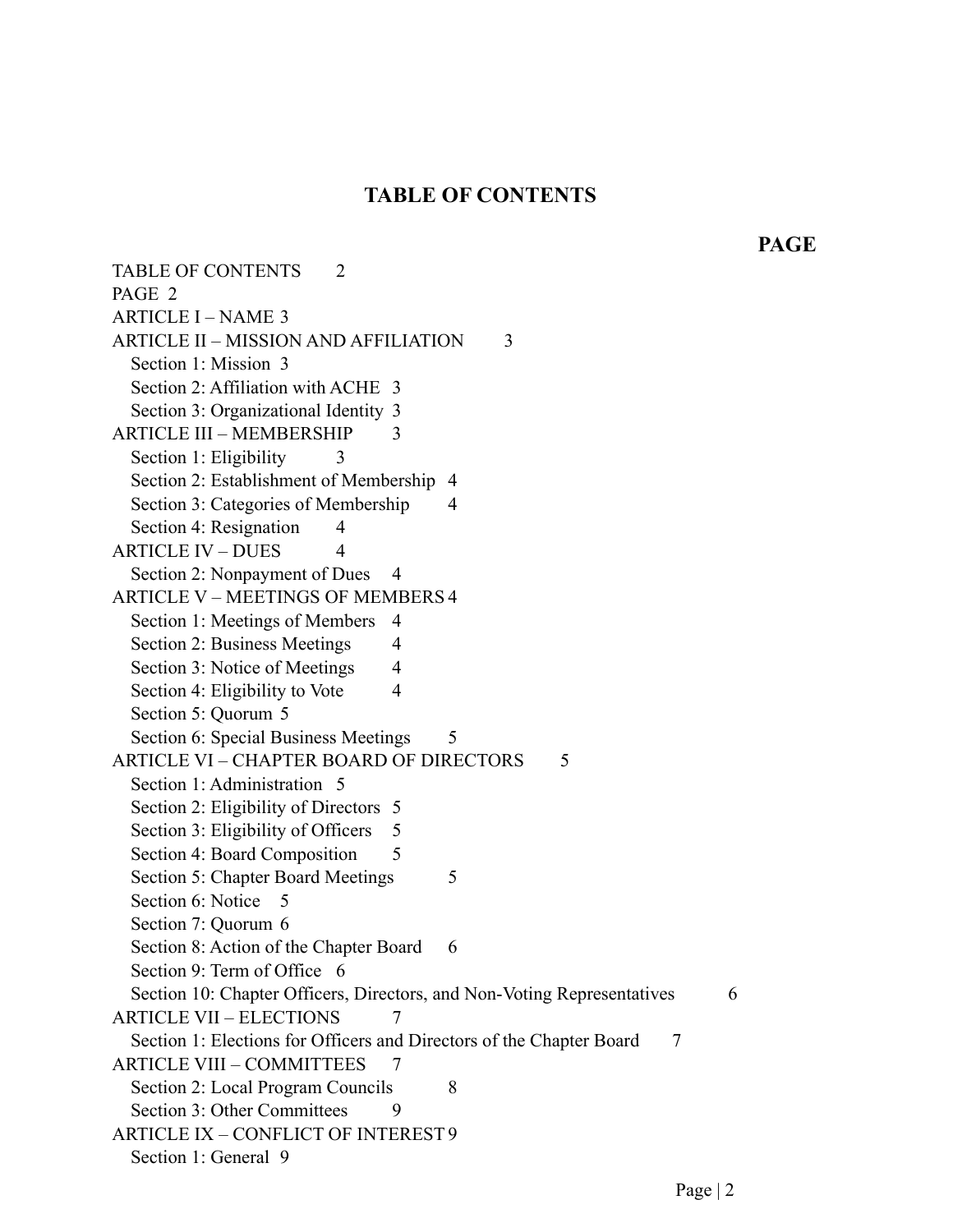| Section 2: Disclosure of Conflict of Interest<br>9  |       |
|-----------------------------------------------------|-------|
| ARTICLE X – AMENDEMENTS<br>9                        |       |
| Section 1: Amendements 9                            |       |
| Section 2: Review of Chapter Bylaws<br>9            |       |
| <b>ARTICLE XI - DISSOLUTION</b><br>10               |       |
| Section 1: Dissolution of the Chapter<br>10         |       |
| Section 2: Chapter Assets 10                        |       |
| <b>ARTICLE XII - MISCELLANEOUS PROVISIONS</b><br>10 |       |
| Section 1: Execution of Contracts 10                |       |
| Section 2: Fiscal Year<br>- 10                      |       |
| Section 3: Effect of Bylaws<br>10                   |       |
| Appendix A                                          | 11-13 |

# <span id="page-2-0"></span>**ARTICLE I – NAME**

The name of the Chapter shall be ACHE - Nevada Chapter and shall include, for purposes of uniformity, "an independent chapter of the American College of Healthcare Executives". Hereinafter in these bylaws it will be identified as the "Chapter". The American College of Healthcare Executives will be identified as "ACHE".

#### <span id="page-2-1"></span>**ARTICLE II – MISSION AND AFFILIATION**

#### <span id="page-2-2"></span>**Section 1: Mission**

*The mission of the ACHE – Nevada Chapter, is to be the professional membership society for healthcare executives; to meet its members' professional, educational, and leadership needs; to promote high ethical standards and conduct; to advance healthcare leadership and management excellence; and to promote the mission of ACHE.* 

#### <span id="page-2-3"></span>**Section 2: Affiliation with ACHE**

So long as this Chapter remains a Chapter of the ACHE, the Chapter shall operate in accordance with the ACHE chapter agreement in force at that time. Chapter Bylaws shall be further enacted as necessary to satisfy any governmental regulations. Any disbursement of funds shall be for services rendered to or for the benefit of the Chapter in meeting its purpose. All such payments shall be made in accordance with the Bylaws.

#### <span id="page-2-4"></span>**Section 3: Organizational Identity**

The Chapter is a distinct, separate entity from ACHE. The Chapter is therefore responsible for maintaining the chapter's financial records, filing appropriate notices and forms with state and federal authorities, and maintaining necessary insurance coverage for the Chapter except where specific arrangements have been made for ACHE to serve as the Chapter's registered agent. ACHE shall not be liable for the debts and obligations of the Chapter. The Chapter shall not be liable for the debts and obligations of ACHE.

#### <span id="page-2-5"></span>**ARTICLE III – MEMBERSHIP**

#### <span id="page-2-6"></span>**Section 1: Eligibility**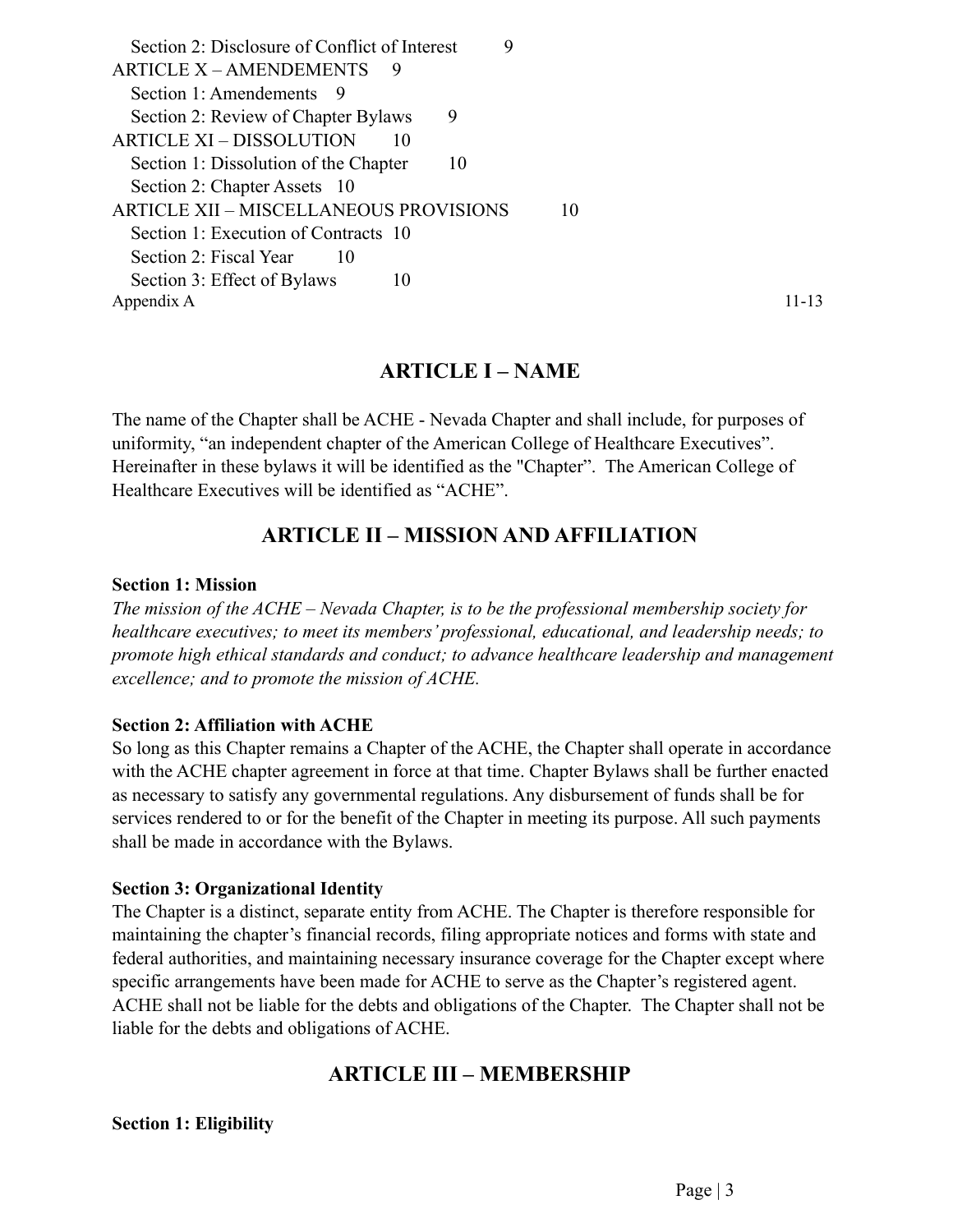All ACHE affiliates located within the chapter's assigned geographic territory shall be members of the Chapter. Only ACHE affiliates are eligible to hold membership in the Chapter.

Membership in the Chapter shall agree to abide by the ACHE Code of Ethics (Appendix A) and the Chapter Bylaws.

#### <span id="page-3-0"></span>**Section 2: Establishment of Membership**

Membership in this Chapter shall become effective when ACHE assigns an ACHE affiliate to the Chapter based on the location of the affiliate in accordance with the procedures of ACHE.

#### <span id="page-3-1"></span>**Section 3: Categories of Membership**

Membership in this Chapter shall be consistent with the ACHE membership categories in effect from time to time.

#### <span id="page-3-2"></span>**Section 4: Resignation**

A member may resign at any time, by providing written notice to ACHE.

# <span id="page-3-3"></span>**ARTICLE IV – DUES**

The Chapter shall not charge local dues for membership in the local Chapter. Dues shall be charged by and paid to ACHE national in accordance with the dues schedule in force at the time.

#### <span id="page-3-4"></span>**Section 2: Nonpayment of Dues**

Membership shall be suspended for nonpayment of dues at a time consistent with and in accordance with, the policies and procedures of ACHE national.

# <span id="page-3-5"></span>**ARTICLE V – MEETINGS OF MEMBERS**

#### <span id="page-3-6"></span>**Section 1: Meetings of Members**

The meetings of the Chapter membership shall be conducted in accord with Robert's Rules of Order Newly Revised (latest edition), when the latter are not in conflict with these bylaws or the Articles of Incorporation of the Chapter. Robert's Rules may be suspended by majority vote when it is deemed necessary to facilitate the conduct of business.

#### <span id="page-3-7"></span>**Section 2: Business Meetings**

The Chapter shall conduct an annual business meeting and such other meetings of members as determined by the Chapter Board.

#### <span id="page-3-8"></span>**Section 3: Notice of Meetings**

Written notice stating the place, day and hour of the meeting shall be delivered to each member of record entitled to vote at such meeting, not less than 5 nor more than 60 days before the date of the meeting, by or at the direction of the president, or the secretary/treasurer.

#### <span id="page-3-9"></span>**Section 4: Eligibility to Vote**

Only Chapter members shall have the right to vote. Members may not vote by proxy. The Chapter may utilize any method of voting permitted by law.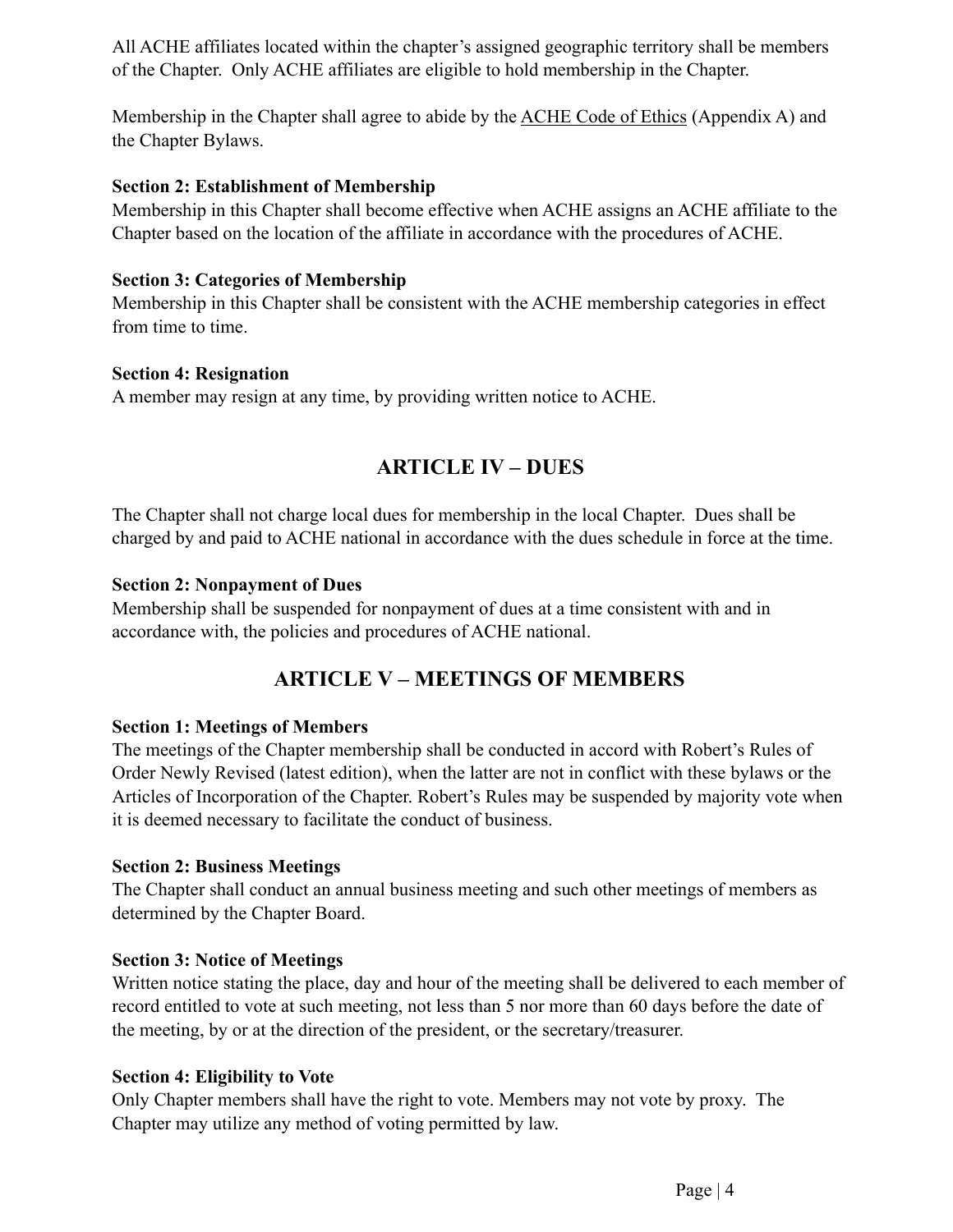#### <span id="page-4-0"></span>**Section 5: Quorum**

A quorum shall consist of a majority of the Chapter Board and a minimum of five other active members.

#### <span id="page-4-1"></span>**Section 6: Special Business Meetings**

The Chapter Board may call special business meetings. Special business meetings shall be limited to consideration of subjects listed in the official call for such meetings unless otherwise ordered by unanimous consent of the eligible voting members present and voting.

# <span id="page-4-2"></span>**ARTICLE VI – CHAPTER BOARD OF DIRECTORS**

(See ACHE – Nevada Chapter Board Leadership Manual for position descriptions)

#### <span id="page-4-3"></span>**Section 1: Administration**

The administration of this Chapter shall be managed by elected Officers and Directors that will be called the Chapter Board. The Chapter Board shall have authority and responsibilities for supervising the general operation of the Chapter Board in meeting its mission as stated in Article II.

#### <span id="page-4-4"></span>**Section 2: Eligibility of Directors**

Directors must be members of the Chapter whom have completed one year of membership.

#### <span id="page-4-5"></span>**Section 3: Eligibility of Officers**

Officers must be members of the Chapter who have completed at least one term (2 years) as a Director.

#### <span id="page-4-6"></span>**Section 4: Board Composition**

The Chapter Board shall consist of up to five elected Officers, as specified in Article VI, section 10, and. There will also be up to 12 more elected Directors with voting rights. In addition, any Regent of ACHE who is a member of the Chapter shall be an ex officio, voting member of the Chapter Board.

#### <span id="page-4-7"></span>**Section 5: Chapter Board Meetings**

Regular meetings of the Chapter Board shall be held at least two (2) times during a year at such time, place, and mode of meetings as the President may determine. The President or any 3 other Board members may also call special meetings of the Board.

#### <span id="page-4-8"></span>**Section 6: Notice**

Notice of any regular or special meeting of the Board of Directors shall be given to each Director 10 days prior to the meeting, if notice is delivered by U.S. mail, or 5 days prior to the meeting if notice is delivered by facsimile or electronic mail. Any director may waive notice of any meeting.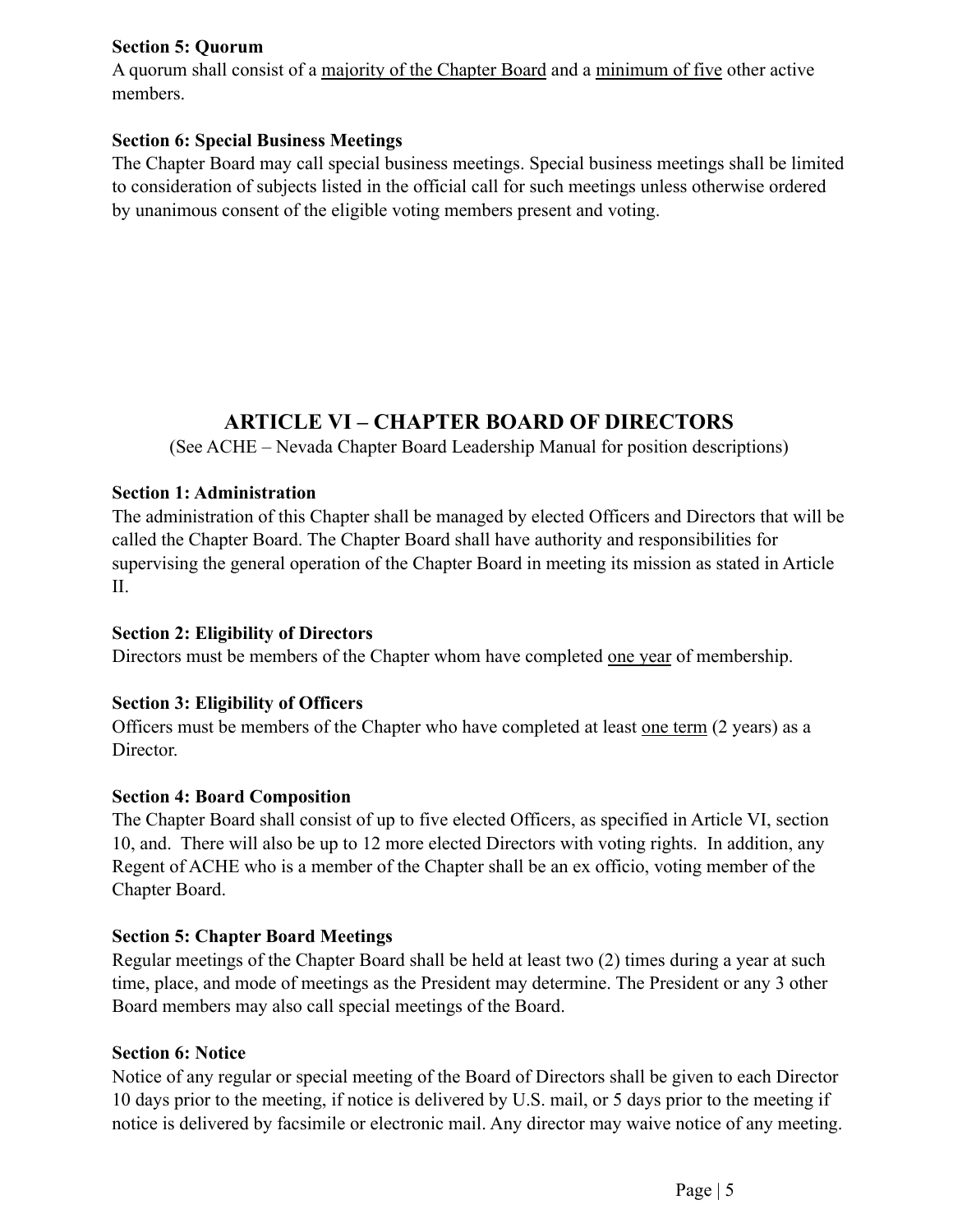#### <span id="page-5-0"></span>**Section 7: Quorum**

One-half of the voting members of the Chapter Board shall constitute a quorum for any vote. In matters of conflict of interest in which an Officer or Director is the subject, the Officer or Director shall not be allowed to vote.

#### <span id="page-5-1"></span>**Section 8: Action of the Chapter Board**

Except as otherwise provided by law, the Articles of Incorporation, or these Bylaws, the act of a majority of those Directors present in person at a meeting, teleconference call or by other electronic means at which a quorum is present, shall be the action of the Chapter Board. The Chapter Board may not vote by proxy. In the event of a tie vote, the Chapter Board President shall break the tie.

#### <span id="page-5-2"></span>**Section 9: Term of Office**

The term of Officers shall commence on January 1st and shall continue for a period of one year, or until replaced by a subsequent election. The term of office for Directors shall commence on January 1 and shall continue for a period of two years, or until replaced by a subsequent election. Directors and Officers may not serve consecutive terms in the same role without being voted in. In the event of a vacancy, the Chapter Board shall appoint an eligible member to fulfill the remainder of the term.

#### <span id="page-5-3"></span>**Section 10: Chapter Officers, Directors, and Non-Voting Representatives**

The Chapter shall have up to five Chapter Officers, as follows:

Chapter President: The Chapter President shall be the chief executive of the Chapter, shall convene and preside over meetings of the Chapter Board or Meetings of Members, and shall serve as liaison with ACHE.

Chapter President-Elect: The Chapter President-Elect shall substitute for the Chapter President in his or her absence or inability to serve and shall prepare plans for his or her term of office. The President-Elect shall advance to President at the completion of the preceding President's term of office without an election once elected to the office of President-Elect.

Chapter Vice President: The Vice President shall be responsible for supporting the President and President-Elect as needed while overseeing Chapter responsibilities and serving on various committees.

Chapter Secretary: The Secretary shall be responsible for the maintenance of all corporate records, minutes, and documents. In addition the Secretary shall maintain the chapter website.

Chapter Treasurer: The Treasurer shall receive and disperse the funds of the Chapter. The Treasurer shall keep and preserve proper vouchers and books of account, which shall be open to inspection by an active member. All checks drawn upon the funds of the Chapter shall require the signature of the Treasurer and President or President-Elect.

Officers: The President, President-Elect, Vice President, Secretary, and Treasurer.

Directors: The Chapter may have up to 17 Directors and Officers – each with Chapter voting rights. At least three Directors shall be elected to serve from outside Clark County.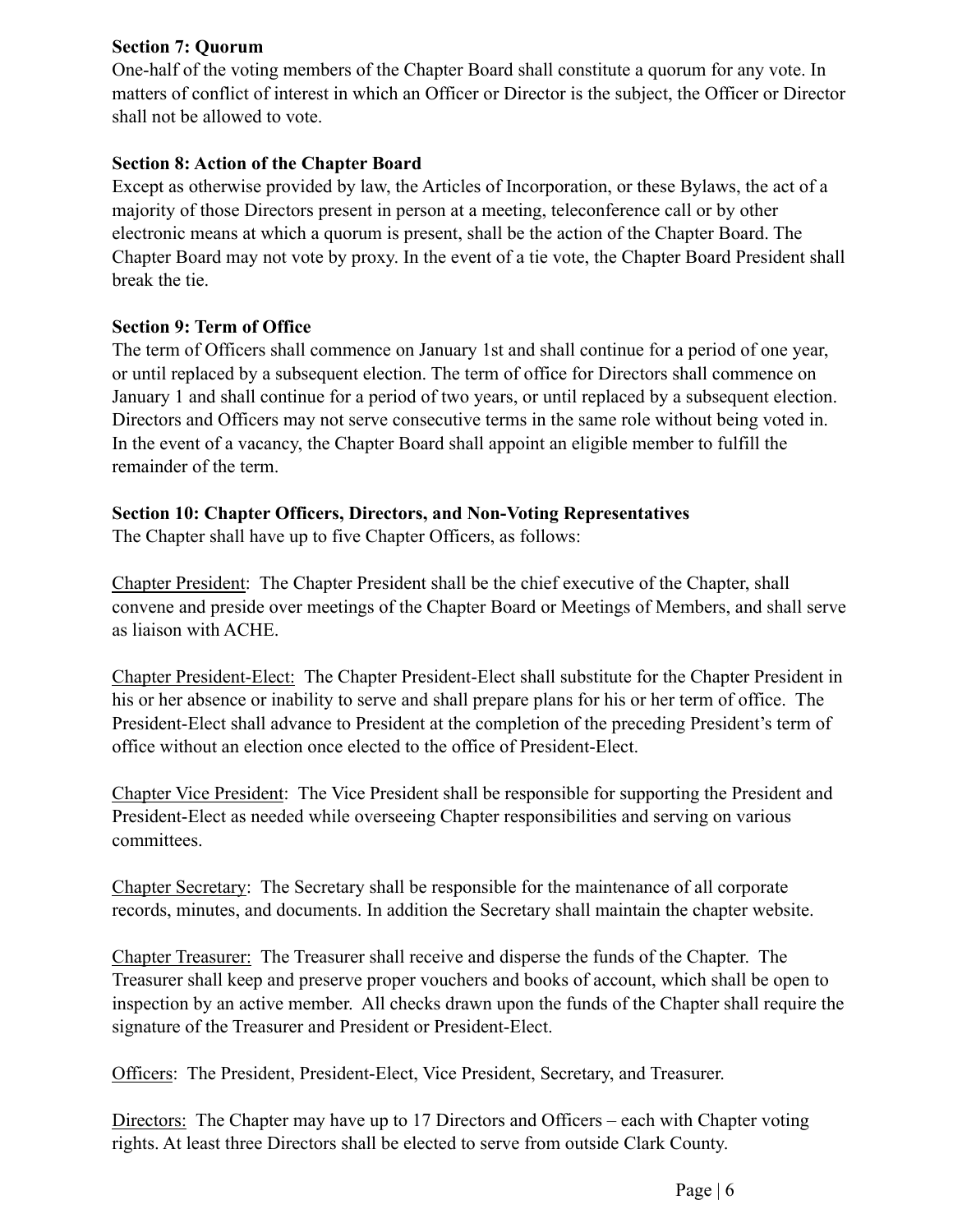Non-Voting Representatives: The President or Board may appoint non-voting faculty and study representatives / liaisons from Higher Education Network and other healthcare administration programs, as well as Veteran's Affairs or military facilities.

Administrator: The Chapter Administrator shall serve as liaison to ACHE as well as provide administrative support.

Vacancies in Elected Offices: Should a vacancy occur in any elected office, the Executive Committee, at its next regularly scheduled meeting, shall appoint an individual to fill the vacancy for the incomplete term.

# <span id="page-6-0"></span>**ARTICLE VII – ELECTIONS**

#### <span id="page-6-1"></span>**Section 1: Elections for Officers and Directors of the Chapter Board**

Chapter Officers and any Directors required to fill any vacancies shall be elected annually. Chapter Officers and Directors shall be elected by secret ballot either at a meeting of chapter members or via electronic mail. The exception to this will be when there is only one candidate for an office, in which case the Chapter Board President shall call for election of the candidate, by acclamation. When there are two or more candidates for an office, a majority vote of members shall constitute an election.

# <span id="page-6-2"></span>**ARTICLE VIII – COMMITTEES**

Section 1: Standing Committees The standing and ad hoc committees are as follow:

- 
- Nominating Committee<br>• Andit Committee • Audit Committee
- Program / Social Committee
- Membership Committee
- Certification Committee
- Mentorship Committee
- Diversity and Inclusion Committee
- Higher Education Network Committee
- Communications Committee

**1.1 Nominating Committee**: The nominating committee shall consist of the two current Chapter Officers, one member appointed by the Chapter Board, and any Regent of ACHE who is a chapter member shall be an ex officio, voting member. The nominating committee shall present a proposed slate of Officers and Directors to the members of the chapter no later than 90 days prior to the meeting at which elections will be held. Subsequently, any eligible chapter member may place his or her name in nomination as an officer or director by submitting a petition with the signatures of no less than five (5) percent of the chapter membership requesting such nomination. The final slate shall be presented to chapter members by notice of a meeting of the membership no later than 60 days prior to the meeting.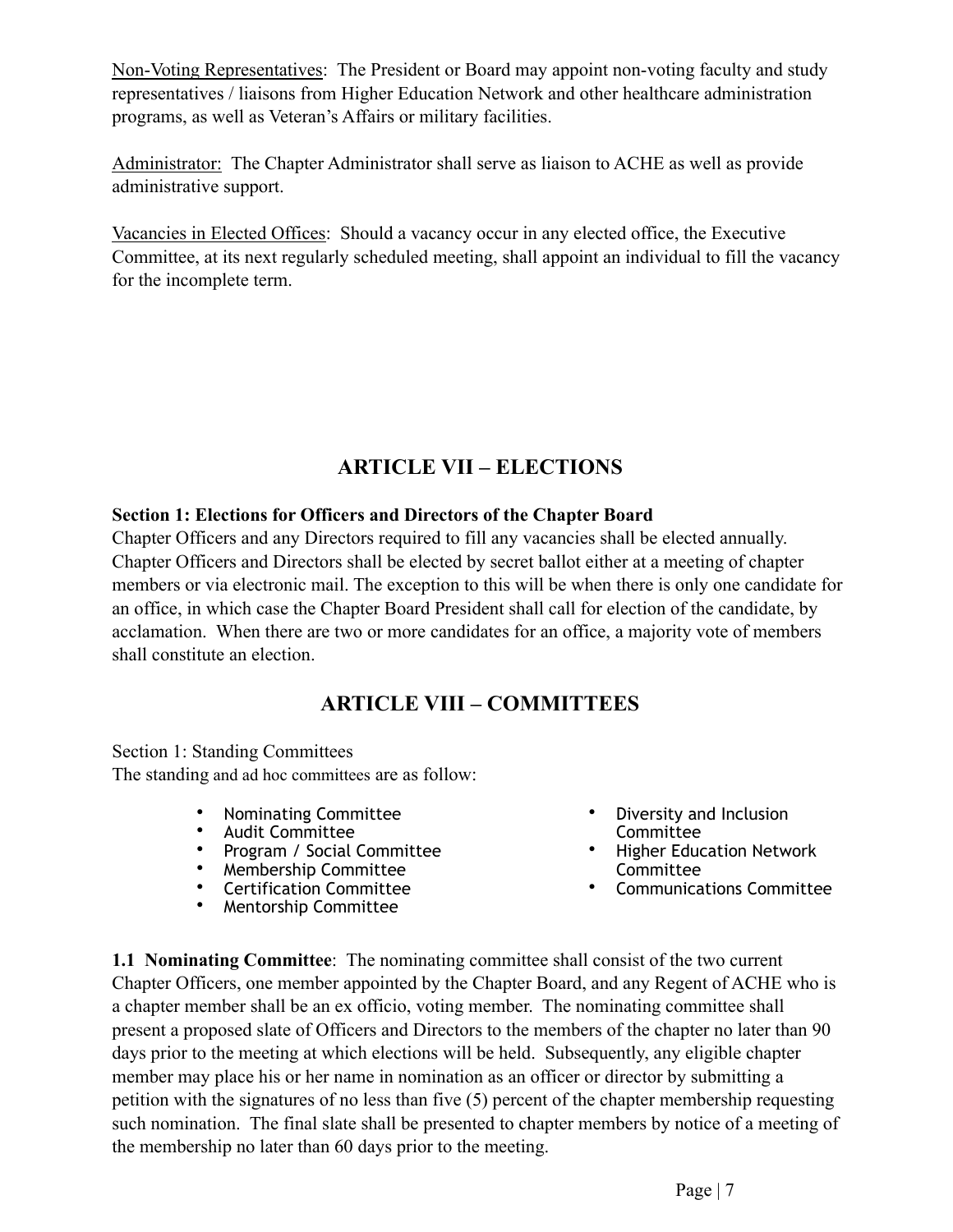**1.2 Audit Committee:** Unless the entire Board oversees the audit, the audit committee shall consist of two chapter members appointed by the Chapter Board. The audit committee shall arrange and supervise an annual audit of the Chapter in accordance with generally accepted accounting principles and practices.

#### 1.3 Program/Social Committee

The Program/Social Committee shall work with the Board of Directors to offer education and networking programs to members. It shall assure that the Chapter offers at least the minimal number of ACHE supported Face-to-Face Continuing Education eligible events per year.

#### 1.4 Membership Committee

The Membership Committee is responsible for analyzing and developing strategies for meeting new, potential, and existing member needs.

#### 1.5 Certification Committee

The Certification Committee is responsible for analyzing and implementing strategies for advancing membership with achieving FACHE status.

#### 1.6 Mentorship Committee

The Mentorship Committee is responsible for developing a program that focuses on the personal and professional development of its members.

#### 1.7 Diversity and Inclusion Committee

The Diversity and Inclusion Committee will be responsible for developing policies and initiatives that foster an inclusive environment that recognizes the contributions and supports the advancement of all, regardless of race, ethnicity, national origin, gender, religion, age, marital status, sexual orientation, gender identity, or disability.

#### 1.8 Higher Education Network Committee

The Higher Education Network Committee is responsible for supporting student organizations through programs which provide opportunities to receive ACHE publications, reduced fees for Congress, and a dedicated web area. The program agrees to encourage students to become Student Associates of ACHE and to advance to Member upon graduation.

#### 1.9 Communications Committee

The Communications Committee is responsible for the publication and distribution of the newsletter and all other materials through traditional media as well as our Chapter website and Social Media platforms.

#### <span id="page-7-0"></span>**Section 2: Local Program Councils**

The Chapter Board may create, establish terms, and appoint chapter members to local program councils. Such councils shall conduct such chapter business within a geographic area of the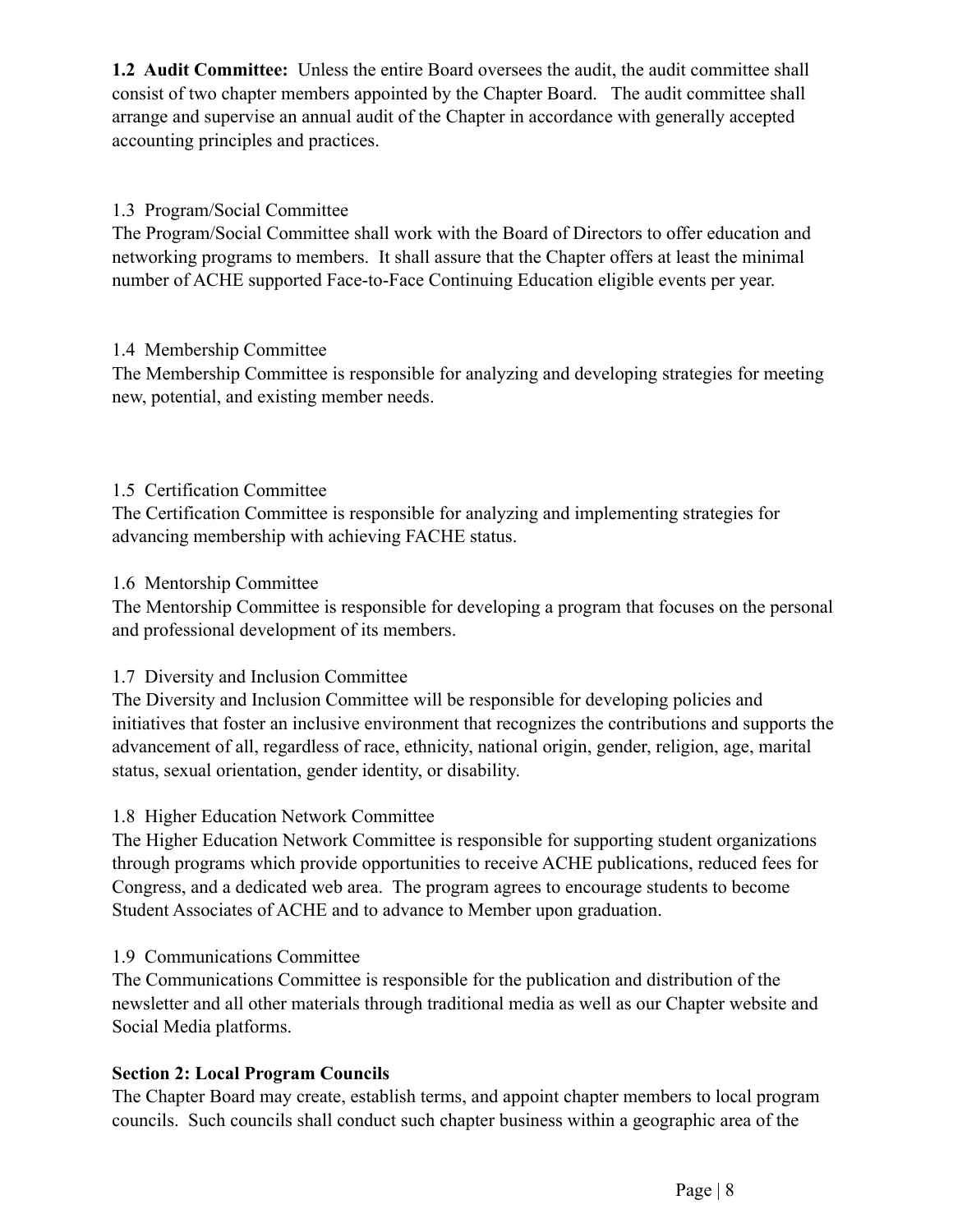Chapter territory as determined by the Chapter Board, including arranging and sponsoring educational and networking events.

#### <span id="page-8-0"></span>**Section 3: Other Committees**

The Chapter President may, with the concurrence of the Chapter Board of Directors, establish, specify duties, and appoint chapter members to other committees as may deemed necessary or advisable for effective administration of the Chapter. Members may serve one year on such committees and may be re-appointed.

# <span id="page-8-1"></span>**ARTICLE IX – CONFLICT OF INTEREST**

(See Conflict of Interest Policy and Whistleblower Protection Policy)

#### <span id="page-8-2"></span>**Section 1: General**

The Chapter Board and its Officers shall administer Chapter affairs honestly and economically and exercise their best care, skill, and judgment for the benefit of the Chapter and ACHE. The Chapter Officers shall exercise the utmost good faith in all transactions relating to their duties for the Chapter. In their dealings with and on behalf of the Chapter, they are held to a strict rule of honest and fair dealings with the Chapter. They shall not use their position, or knowledge gained there from, so that a conflict might arise between the Chapter interest and that of the individual.

#### <span id="page-8-3"></span>**Section 2: Disclosure of Conflict of Interest**

Each nominee for a Chapter Board or committee position shall make written disclosure of any interest that might result in a conflict of interest upon nomination to office, before appointment to fill a vacancy in office, and annually thereafter. Such a written disclosure shall be made on such form or forms as may be adopted by the Chapter Board for that purpose.

# <span id="page-8-4"></span>**ARTICLE X – AMENDEMENTS**

#### <span id="page-8-5"></span>**Section 1: Amendements**

The Bylaws may be altered or amended by majority vote of the Chapter Board

#### <span id="page-8-6"></span>**Section 2: Review of Chapter Bylaws**

Prior to enactment or modification, Chapter Bylaws will be reviewed and approved by ACHE in accordance with existing policies and procedures. ACHE and the Chapter shall maintain a record of all revisions to the Bylaws, including effective dates.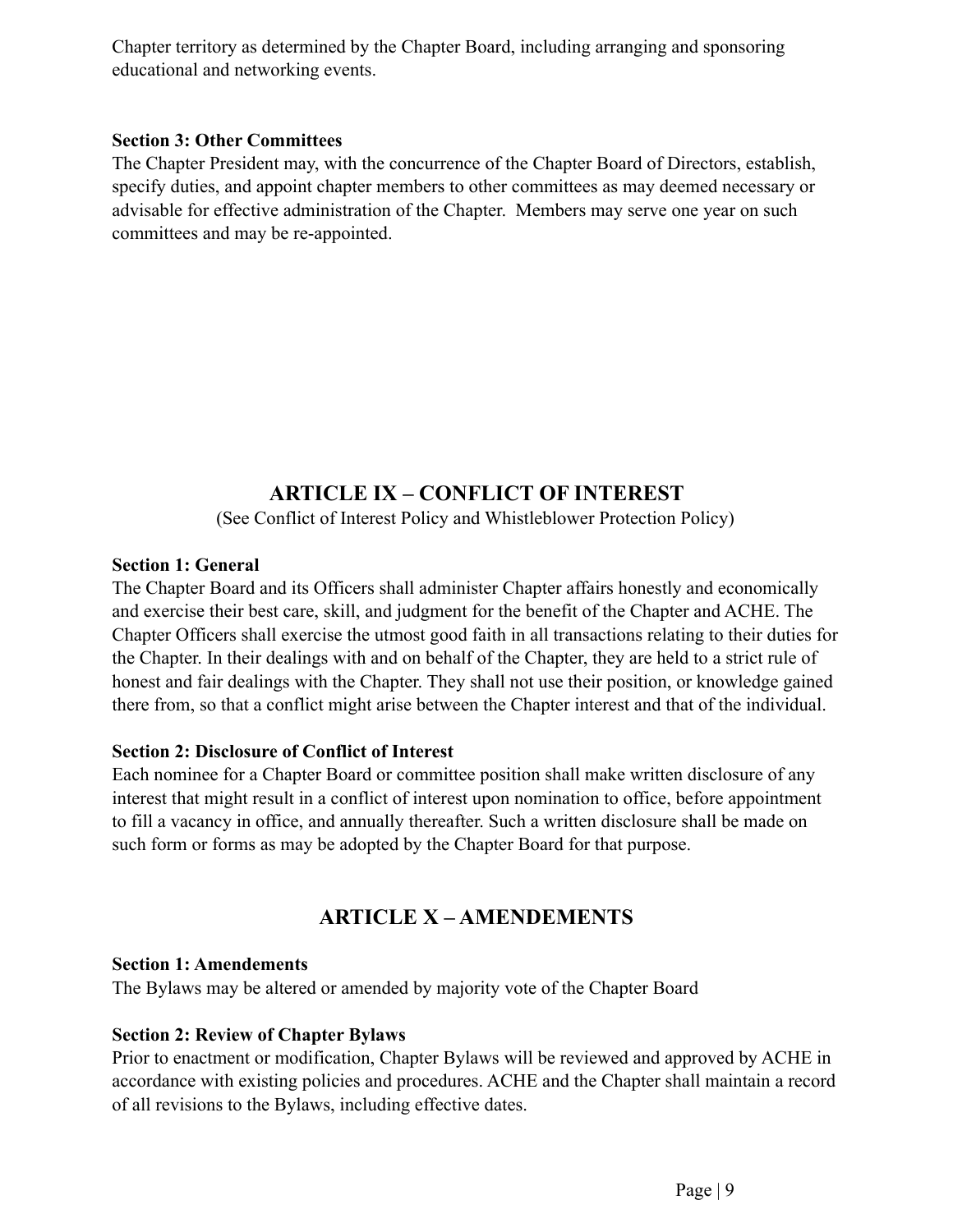# <span id="page-9-0"></span>**ARTICLE XI – DISSOLUTION**

#### <span id="page-9-1"></span>**Section 1: Dissolution of the Chapter**

The Chapter may be dissolved at any general meeting of the membership by a three-fourthsmajority vote of voting members present, providing such notice of intent shall have been communicated and provided each voting member at least 30 days prior to the meeting where such dissolution vote is taken.

#### <span id="page-9-2"></span>**Section 2: Chapter Assets**

In the event of the dissolution of the Chapter, all assets remaining after the settlement of any chapter debts and obligations shall be distributed in accordance with the United States Internal Revenue Service Code governing dissolution of Non-Profit, Tax exempt or For-Profit corporations.

# <span id="page-9-3"></span>**ARTICLE XII – MISCELLANEOUS PROVISIONS**

#### <span id="page-9-4"></span>**Section 1: Execution of Contracts**

The Chapter Board may authorize any Officer or Officers and any agent or agents to enter into any contract or execute any instrument in the name of, and on behalf of, the Chapter, and such authority may be general or limited to specific instances. No Officer, agent, or employee shall have any power or authority to bind or obligate the Chapter by any commitment, contract, or engagement, or to pledge its credits to render it liable for any purpose or in any amount unless dully authorized by the Chapter Board.

#### <span id="page-9-5"></span>**Section 2: Fiscal Year**

The fiscal year of the Chapter shall commence on January 1st of each calendar year.

#### <span id="page-9-6"></span>**Section 3: Effect of Bylaws**

These Bylaws are in all respects subordinate to, and shall be controlled by, applicable provisions of the corporate laws (profit or non-profit) of the State, other applicable laws, and the Articles of Incorporation of the Chapter. Except as these Bylaws may be inconsistent with such laws and Articles, they shall regulate the conduct of the business and affairs of the Chapter with respect to all matters to which they relate.

#### **Section 4: Travel**

(See Travel and Expense Reimbursement Policy and Procedures)

The Chapter may reimburse designated Chapter Officers/Directors for travel, registration, and other necessary expenses to attend ACHE national meetings and Chapter meetings and events. Only reasonable expenses shall be reimbursed subject to expense reimbursement policies.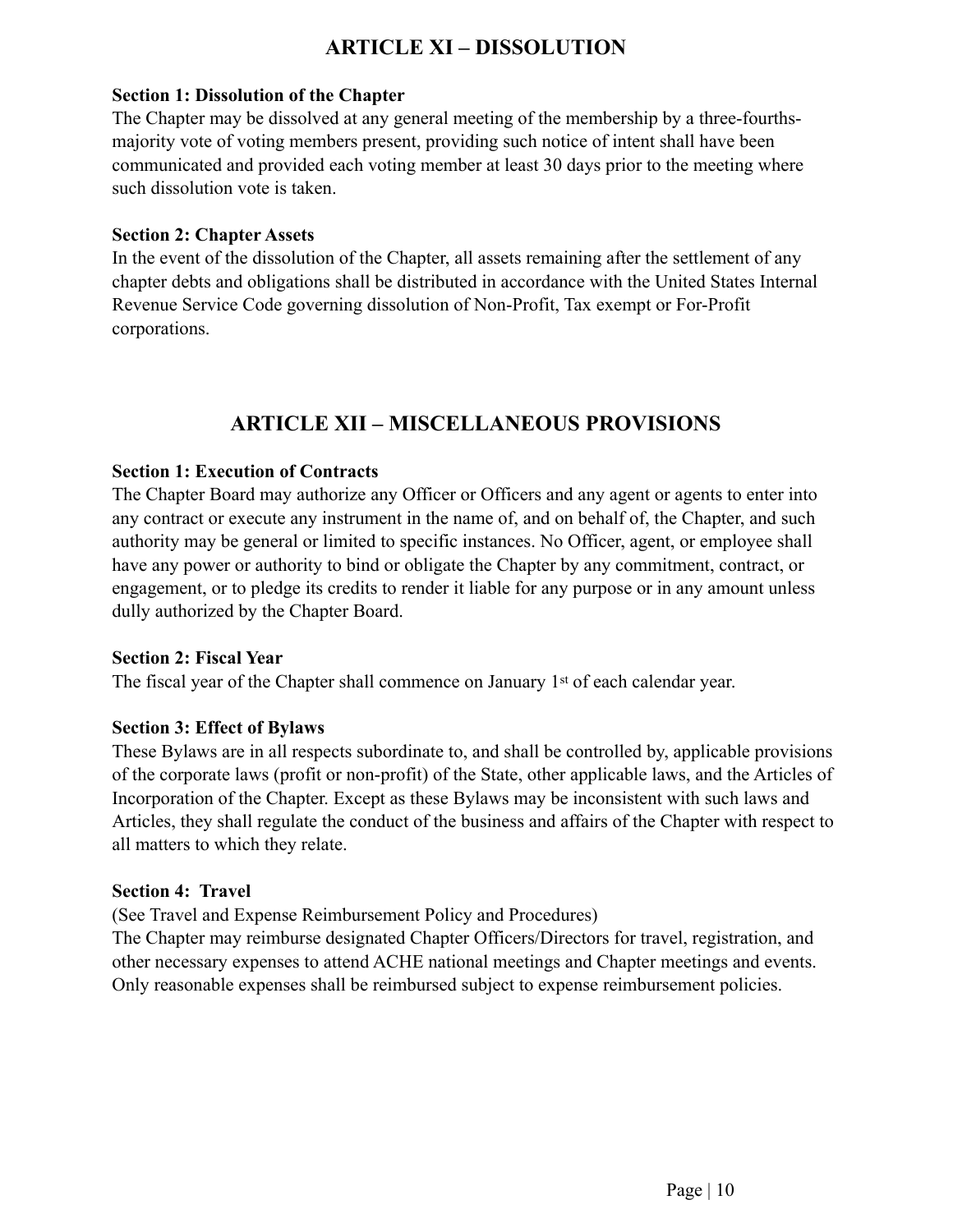### **APPENDIX A**

# **ACHE Code of Ethics**

(Subject to revision – see [www.ache.org](http://www.ache.org) for most current version)

#### **PREAMBLE**

The purpose of the Code of Ethics of the American College of Healthcare Executives is to serve as a standard of conduct for members. It contains standards of ethical behavior for healthcare executives in their professional relationships. These relationships include colleagues, patients or others served; members of the healthcare executive's organization and other organizations; the community; and society as a whole.

The Code of Ethics also incorporates standards of ethical behavior governing individual behavior, particularly when that conduct directly relates to the role and identity of the healthcare executive.

The fundamental objectives of the healthcare management profession are to maintain or enhance the overall quality of life, dignity and well-being of every individual needing healthcare service and to create an equitable, accessible, effective and efficient healthcare system.

Healthcare executives have an obligation to act in ways that will merit the trust, confidence and respect of healthcare professionals and the general public. Therefore, healthcare executives should lead lives that embody an exemplary system of values and ethics.

In fulfilling their commitments and obligations to patients or others served, healthcare executives function as moral advocates and models. Since every management decision affects the health and well-being of both individuals and communities, healthcare executives must carefully evaluate the possible outcomes of their decisions. In organizations that deliver healthcare services, they must work to safeguard and foster the rights, interests and prerogatives of patients or others served.

The role of moral advocate requires that healthcare executives take actions necessary to promote such rights, interests and prerogatives.

Being a model means that decisions and actions will reflect personal integrity and ethical leadership that others will seek to emulate.

#### **I. THE HEALTHCARE EXECUTIVE'S RESPONSIBILITIES TO THE PROFESSION OF HEALTHCARE MANAGEMENT**

The healthcare executive shall:

- A. Uphold the Code of Ethics and mission of the American College of Healthcare Executives;
- B. Conduct professional activities with honesty, integrity, respect, fairness and good faith in a manner that will reflect well upon the profession;
- C. Comply with all laws and regulations pertaining to healthcare management in the jurisdictions in which the healthcare executive is located or conducts professional activities;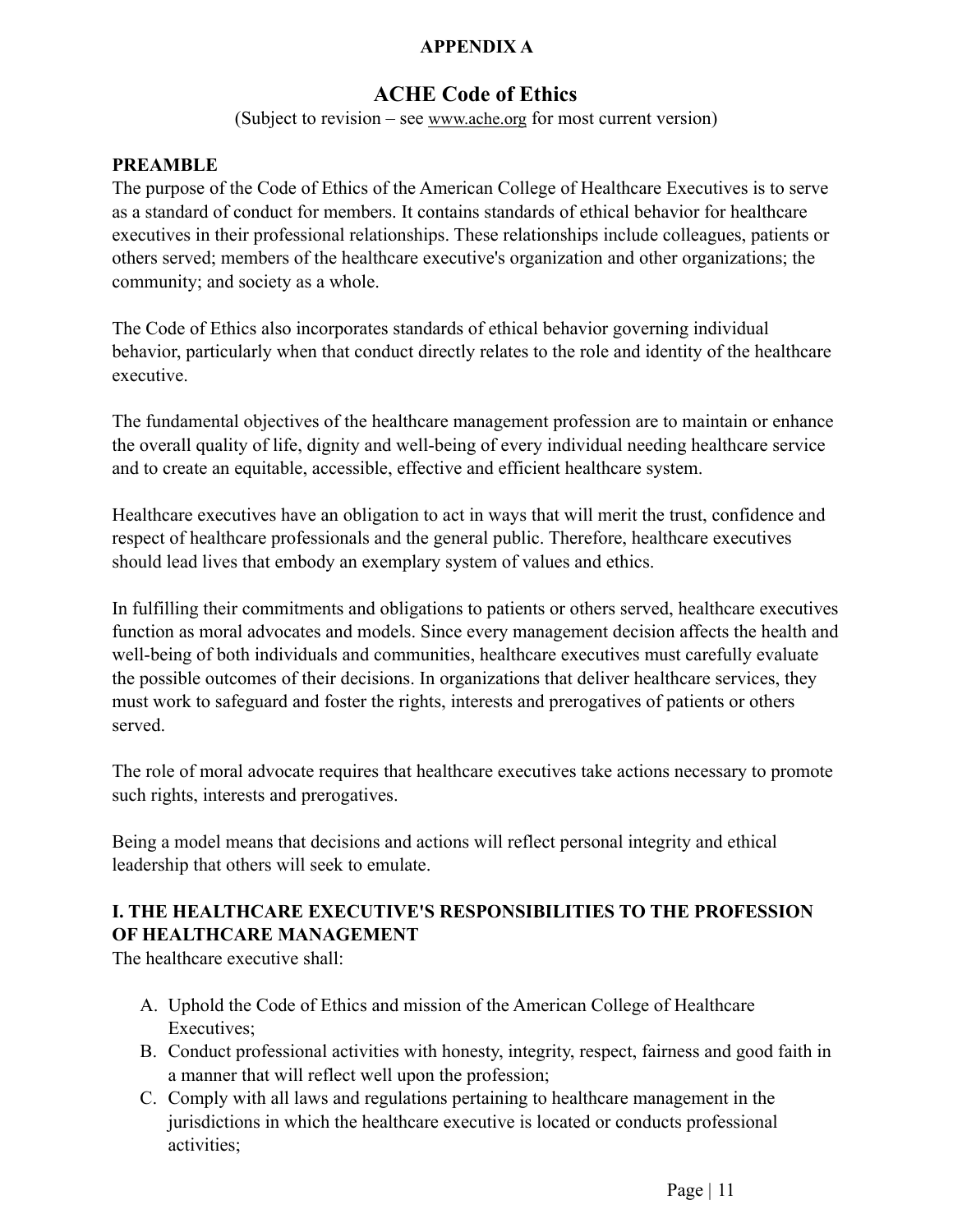- D. Maintain competence and proficiency in healthcare management by implementing a personal program of assessment and continuing professional education;
- E. Avoid the improper exploitation of professional relationships for personal gain;
- F. Disclose " and when appropriate, avoid" financial and other conflicts of interest;
- G. Use this Code to further the interests of the profession and not for selfish reasons;
- H. Respect professional confidences;
- I. Enhance the dignity and image of the healthcare management profession through positive public information programs; and
- J. Refrain from participating in any activity that demeans the credibility and dignity of the healthcare management profession.

#### **II. THE HEALTHCARE EXECUTIVE'S RESPONSIBILITIES TO PATIENTS OR OTHERS SERVED**

The healthcare executive shall, within the scope of his or her authority:

- A. Work to ensure the existence of a process to evaluate the quality of care or service rendered;
- B. Avoid practicing or facilitating discrimination and institute safeguards to prevent discriminatory organizational practices;
- C. Work to ensure the existence of a process that will advise patients or others served of the rights, opportunities, responsibilities and risks regarding available healthcare services;
- D. Work to ensure that there is a process in place to facilitate the resolution of conflicts that may arise when values of patients and their families differ from those of employees and physicians;
- E. Demonstrate zero tolerance for any abuse of power that compromises patients or others served;
- F. Work to provide a process that ensures the autonomy and self-determination of patients or others served;
- G. Work to ensure the existence of procedures that will safeguard the confidentiality and privacy of patients or others served; and
- H. Work to ensure the existence of an ongoing process and procedures to review, develop and consistently implement evidence-based clinical practices throughout the organization.

# **III. THE HEALTHCARE EXECUTIVE'S RESPONSIBILITIES TO THE ORGANIZATION**

The healthcare executive shall, within the scope of his or her authority:

- A. Provide healthcare services consistent with available resources, and when there are limited resources, work to ensure the existence of a resource allocation process that considers ethical ramifications;
- B. Conduct both competitive and cooperative activities in ways that improve community healthcare services;
- C. Lead the organization in the use and improvement of standards of management and sound business practices;
- D. Respect the customs, beliefs and practices of patients or others served, consistent with the organization's philosophy;
- E. Be truthful in all forms of professional and organizational communication, and avoid disseminating information that is false, misleading or deceptive;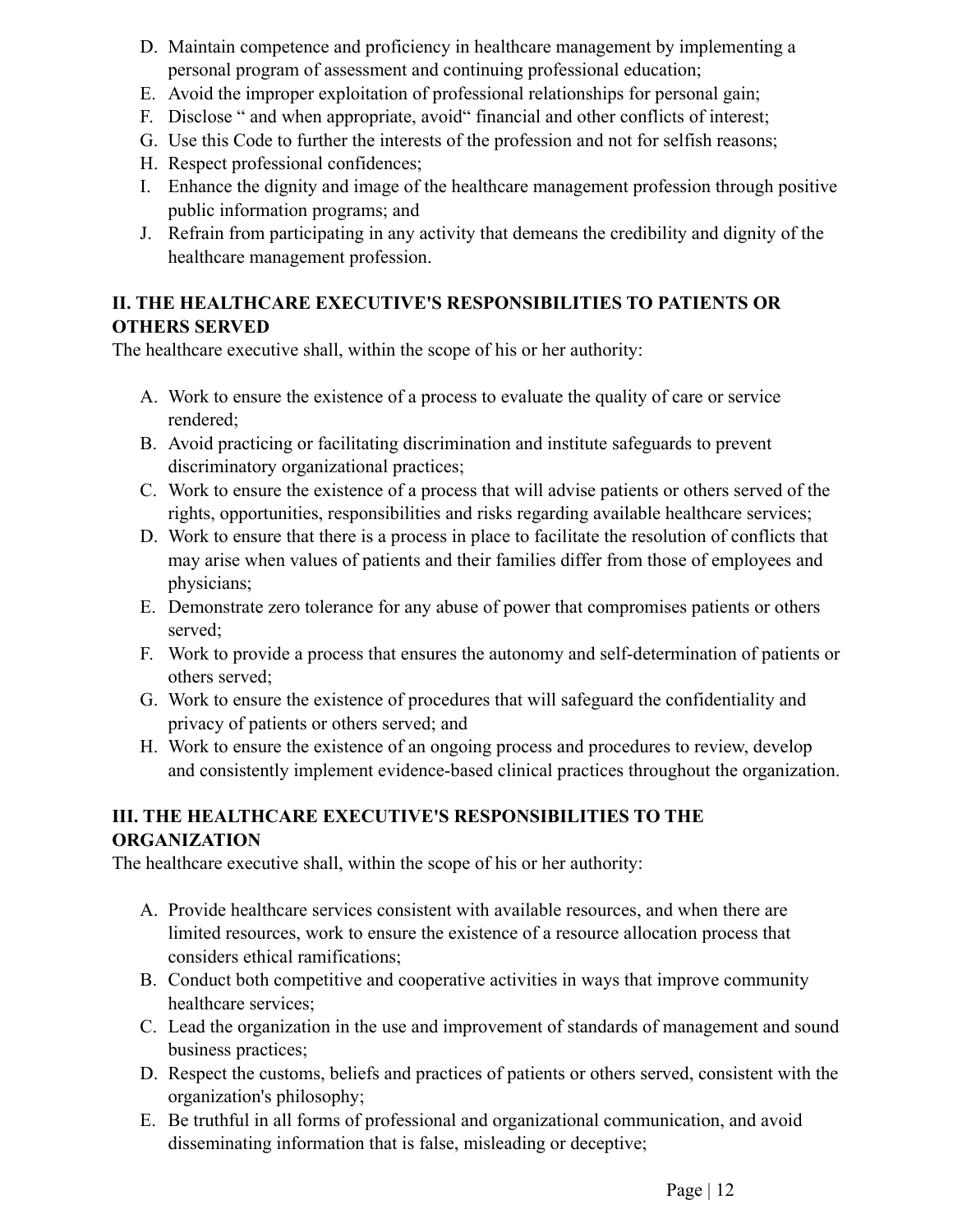- F. Report negative financial and other information promptly and accurately, and initiate appropriate action;
- G. Prevent fraud and abuse and aggressive accounting practices that may result in disputable financial reports;
- H. Create an organizational environment in which both clinical and management mistakes are minimized and, when they do occur, are disclosed and addressed effectively;
- I. Implement an organizational code of ethics and monitor compliance; and
- J. Provide ethics resources and mechanisms for staff to address ethical organizational and clinical issues.

#### **IV. THE HEALTHCARE EXECUTIVE'S RESPONSIBILITIES TO EMPLOYEES**

Healthcare executives have ethical and professional obligations to the employees they manage that encompass but are not limited to:

- A. Creating a work environment that promotes ethical conduct;
- B. Providing a work environment that encourages a free expression of ethical concerns and provides mechanisms for discussing and addressing such concerns;
- C. Promoting a healthy work environment, which includes freedom from harassment, sexual and other, and coercion of any kind, especially to perform illegal or unethical acts;
- D. Promoting a culture of inclusivity that seeks to prevent discrimination on the basis of race, ethnicity, religion, gender, sexual orientation, age or disability;
- E. Providing a work environment that promotes the proper use of employees' knowledge and skills; and
- F. Providing a safe and healthy work environment.

#### **V. THE HEALTHCARE EXECUTIVE'S RESPONSIBILITIES TO COMMUNITY AND SOCIETY**

The healthcare executive shall:

- A. Work to identify and meet the healthcare needs of the community;
- B. Work to support access to healthcare services for all people;
- C. Encourage and participate in public dialogue on healthcare policy issues, and advocate solutions that will improve health status and promote quality healthcare;
- D. Apply short- and long-term assessments to management decisions affecting both community and society; and
- E. Provide prospective patients and others with adequate and accurate information, enabling them to make enlightened decisions regarding services.

# **VI. THE HEALTHCARE EXECUTIVE'S RESPONSIBILITY TO REPORT VIOLATIONS OF THE CODE**

A member of ACHE who has reasonable grounds to believe that another member has violated this Code has a duty to communicate such facts to the Ethics Committee.